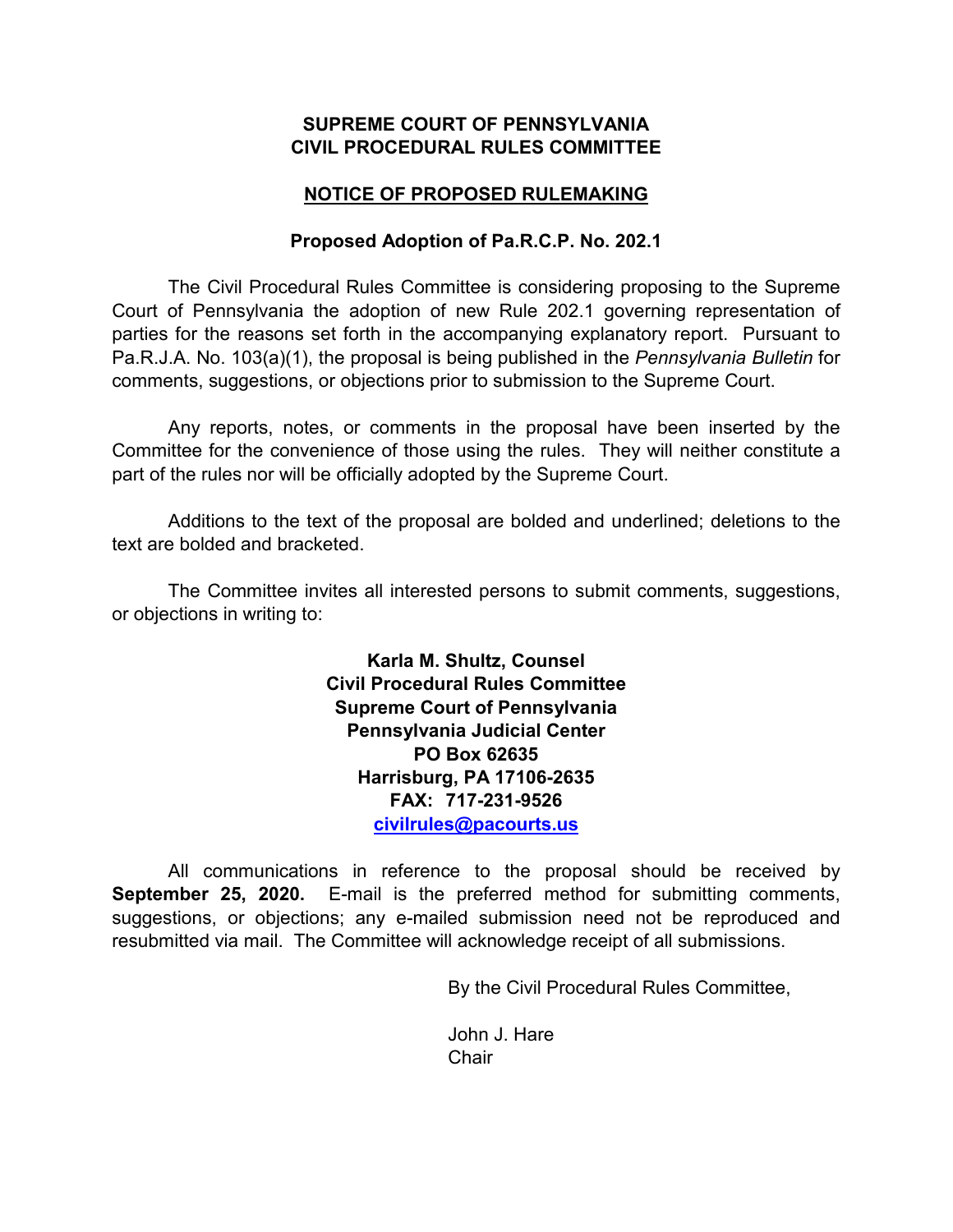# **SUPREME COURT OF PENNSYLVANIA CIVIL PROCEDURAL RULES COMMITTEE**

#### **PUBLICATION REPORT**

The Civil Procedural Rules Committee is considering proposing new Rule 202.1 to govern representation of parties in the courts of common pleas. It is based on Allegheny County Local Rule 200 and would permit under certain parameters for a partnership, corporation or similar entity, or an unincorporated association to appear *pro se*.

In developing the proposed rule, the Committee initially examined a conflict in the case law concerning representation of incorporated entities in appeals from magisterial district courts. In *Jamestown Condominium, an unincorporated association v. Sofayov* (No. 2642 C.D. 2015, filed January 13, 2017), the Commonwealth Court determined that a general partner of a limited partnership who is not authorized to practice law could appear *pro se* on behalf of the limited partnership. The case was commenced in Allegheny County magisterial district court and the general partner, who was not a lawyer, appeared *pro se* on behalf of the limited partnership. Upon appeal to the court of common pleas, absent a statewide rule, Allegheny Local Rule 200 authorized a general partner of a limited partnership to appear *pro se* provided that the relief sought is within the jurisdictional limits of the magisterial district court.

However, in *David R. Nicholson Building, LLC v. Jablonski*, 163 A.3d 1048 (Pa. Super. 2017), the Superior Court determined that the sole member of a limited liability company could not appear *pro se* on behalf of his entity even in the case where the amount in controversy was within the jurisdictional limit of the magisterial district courts. This case was commenced in Union County magisterial district court. Upon appeal to the court of common pleas, no state or local rule permitted the limited liability company to appear *pro se*.

Additionally, the Committee observed that representation of partnerships, corporations, and unincorporated associations is already permitted by a non-lawyer in proceedings before the minor judiciary. In the magisterial district courts, Pa.R.C.P.M.D.J. No. 207 authorizes non-lawyers to represent individuals, partnerships, corporations, and unincorporated associations. The rule allows the representation of (1) individuals to include an authorized representative, (2) partnerships to include a partner, or employee or authorized agent of the partnership, and (3) corporations and unincorporated associations to be represented by an officer, employee, or authorized agent.

The Philadelphia Municipal Court also permits similar representation pursuant to Phila. M.C.R. Civ.P No. 131.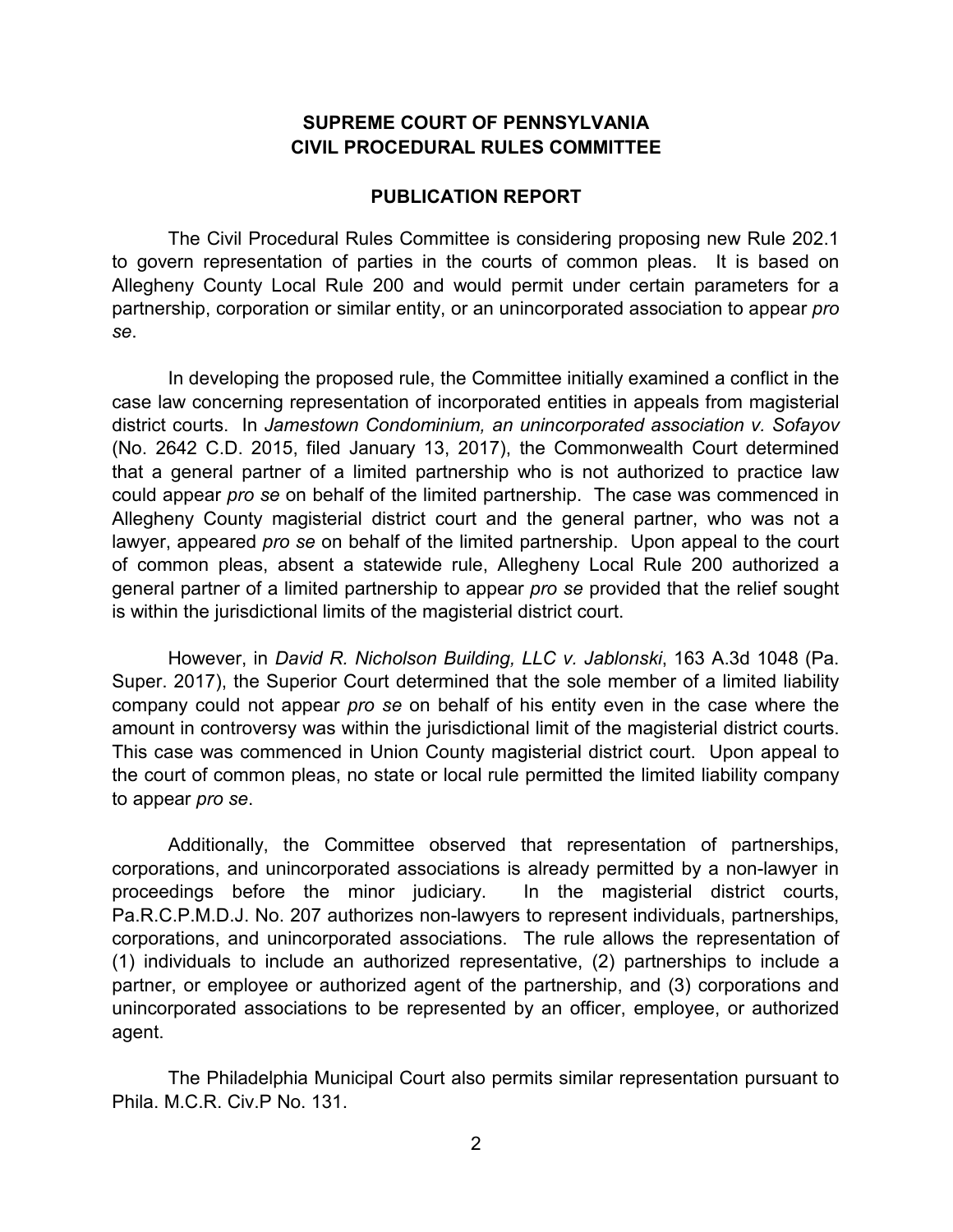It was also reported to the Committee that some courts of common pleas are establishing housing courts. Many landlords are small incorporated businesses, who, even if incorporated, may represent themselves in the magisterial district courts pursuant to Pa.R.C.P.M.D.J. No. 207. Yet, on appeal of the same case from the minor judiciary to the court of common pleas, continuation of such representation is not currently permitted; an incorporated entity must then seek out representation by an attorney for the same matter adjudicated in the magisterial district court. A request was made to create continuity of representation in both the minor courts to the court of common pleas for these cases.

Finally, the Committee reviewed Allegheny County Local Rule 200. It authorizes a partner or officer to represent a partnership, corporation, or unincorporated association in the Court of Common Pleas of Allegheny County. Unlike Pa.R.C.P.M.D.J. 207 and Phila. M.C.R.Civ.P. No. 131, it is more limited. The local rule permits only a partner or an officer to represent a partnership, corporation, or unincorporated association. The local rule is also limited in scope. It applies only to (1) a civil action commenced in or appealed to the court of common pleas in which the relief sought does not exceed the jurisdictional limits of the magisterial district court, or (2) an appeal from a judgment entered in a magisterial district court for the recovery of the possession of real property.

Proposed new Rule 202.1 is intended to permit limited *pro se* representation of a partnership, a corporation or similar entity, or an unincorporated association. Such representation would be permitted only in appeals from the minor judiciary; no action could be initially commenced in the court of common pleas by a partnership, corporation or similar entity, or unincorporated association appearing *pro se*. Specifically, such representation would be permitted in an appeal of a civil action or a landlord-tenant action for the recovery of the possession of real property from (1) a magisterial district court provided the relief sought in the court of common pleas does not exceed the jurisdictional limit<sup>[1](#page-2-0)</sup> of the magisterial district court, or  $(2)$  the Philadelphia Municipal Court provided the relief sought in the court of common pleas does not exceed the jurisdictional limit<sup>[2](#page-2-1)</sup> of the Philadelphia Municipal Court.

The proposed rule would intentionally limit the relief sought in the court of common pleas to the jurisdictional limits of the minor judiciary to promote continuity of

<span id="page-2-0"></span> $1$  The current jurisdictional limit for civil actions in the magisterial district courts is \$12,000. See 42 Pa.C.S. § 1515(a)(3).

<span id="page-2-1"></span> $2$  The current jurisdictional limit for civil actions in the Philadelphia Municipal Court is \$12,000. See 42 Pa.C.S. § 1123(a)(4)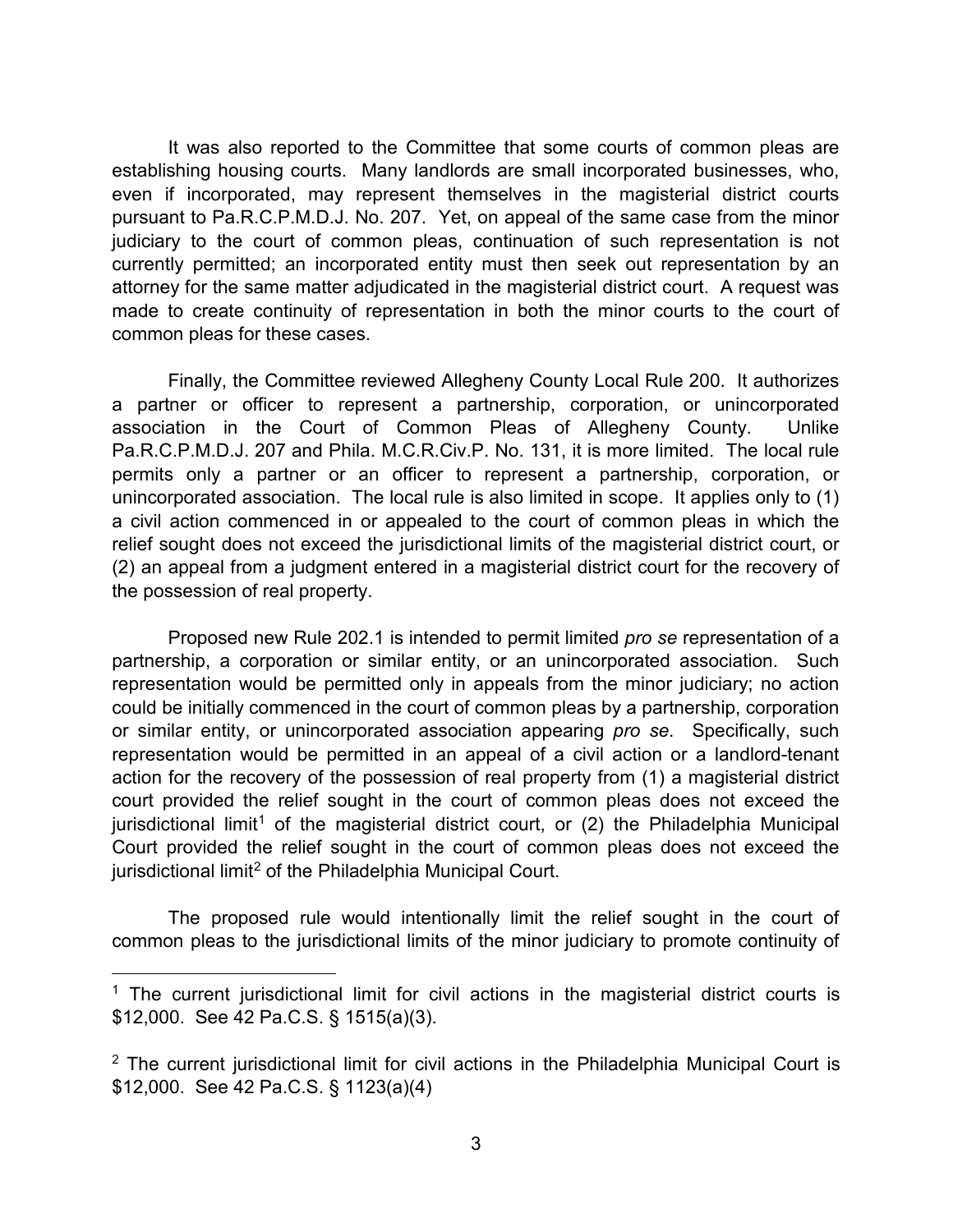representation on the exact same case as well as to prevent a party from abusing proceedings before the minor judiciary as entrée to *pro se* representation in the court of common pleas to seek a greater relief.

Any and all representation pursuant to the rule would terminate at the conclusion of trial and would not extend to appellate proceedings.

Accordingly, the Committee invites all comments, objections, concerns, and suggestions regarding this proposed rulemaking.